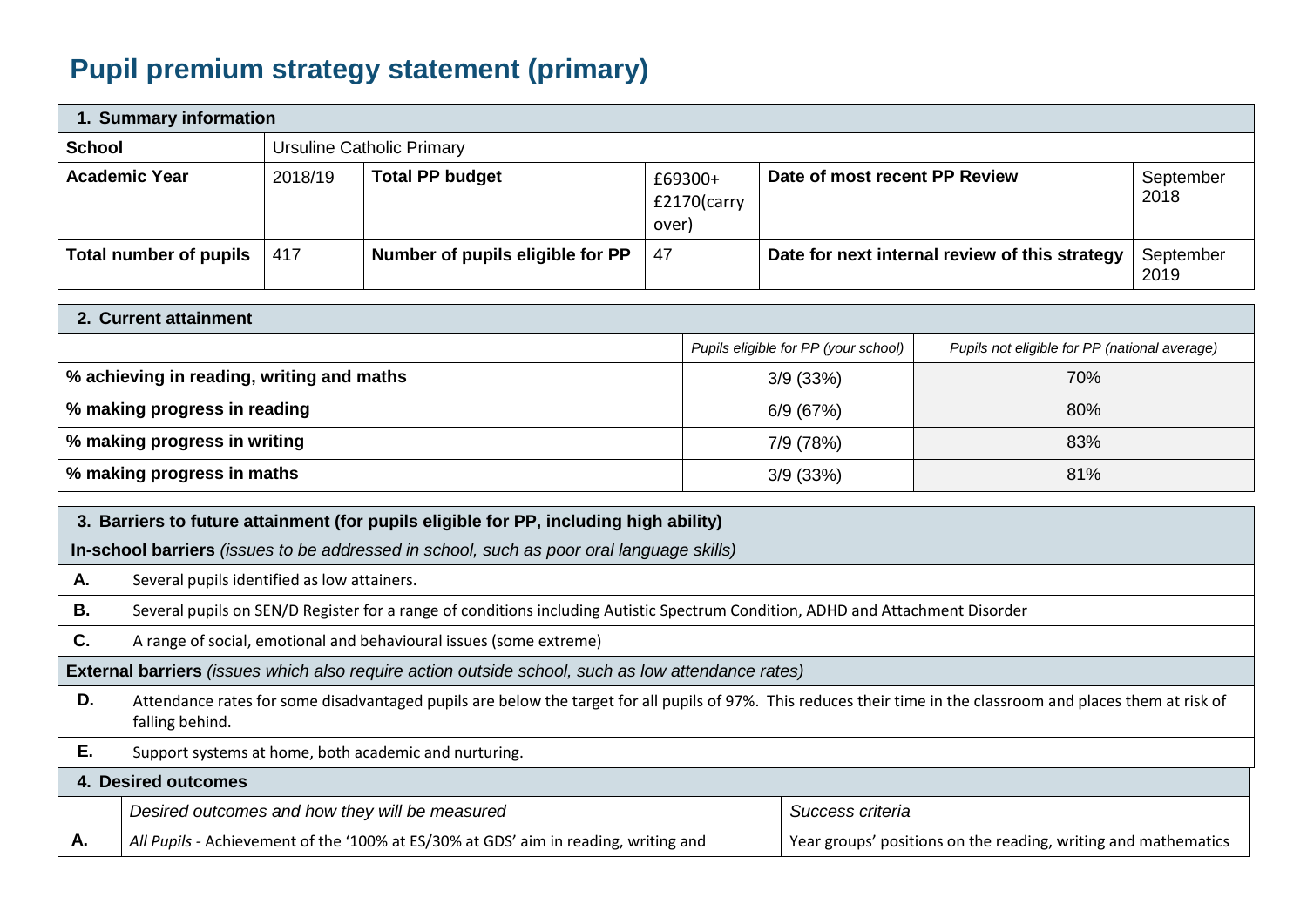|           | mathematics<br>Progress in reading, writing and mathematics will be measured through termly work<br>scrutinies and moderation in all year groups. Progress in reading and mathematics in KS2<br>will also be measured by performance in NFER tests. Outcomes for all year groups will be<br>monitored through pupil progress meetings in Autumn and Spring. In Y2 and Y6 progress in<br>writing will also be monitored through end of key stage assessments. Progress in reading<br>and mathematics will also be measured by national end of KS 1 and 2 SATs (Y2 and Y6). | target ranges improve on previous year; improvement<br>commensurate with realistic and aspirational pupil targets;<br>pupils who have fallen behind catch up.                                                                                                                                                                                      |
|-----------|---------------------------------------------------------------------------------------------------------------------------------------------------------------------------------------------------------------------------------------------------------------------------------------------------------------------------------------------------------------------------------------------------------------------------------------------------------------------------------------------------------------------------------------------------------------------------|----------------------------------------------------------------------------------------------------------------------------------------------------------------------------------------------------------------------------------------------------------------------------------------------------------------------------------------------------|
| <b>B.</b> | Disadvantaged Pupils - The progress of disadvantaged middle attaining pupils in Years 4, 5<br>and 6 is at least close to or improving towards that of other middle attaining pupils in writing<br>and mathematics.<br>For the measurement of progress in reading, writing and mathematics see A above                                                                                                                                                                                                                                                                     | Work in books and school internal data set measures/national<br>end of KS2 SATs indicate that the progress of disadvantaged<br>middle attaining pupils is close to or improving towards that of<br>other middle attaining pupils, as follows:<br>Y4 pupils in writing and mathematics;<br>Y5 and Y6 pupils in mathematics;<br>Y6 pupils in writing |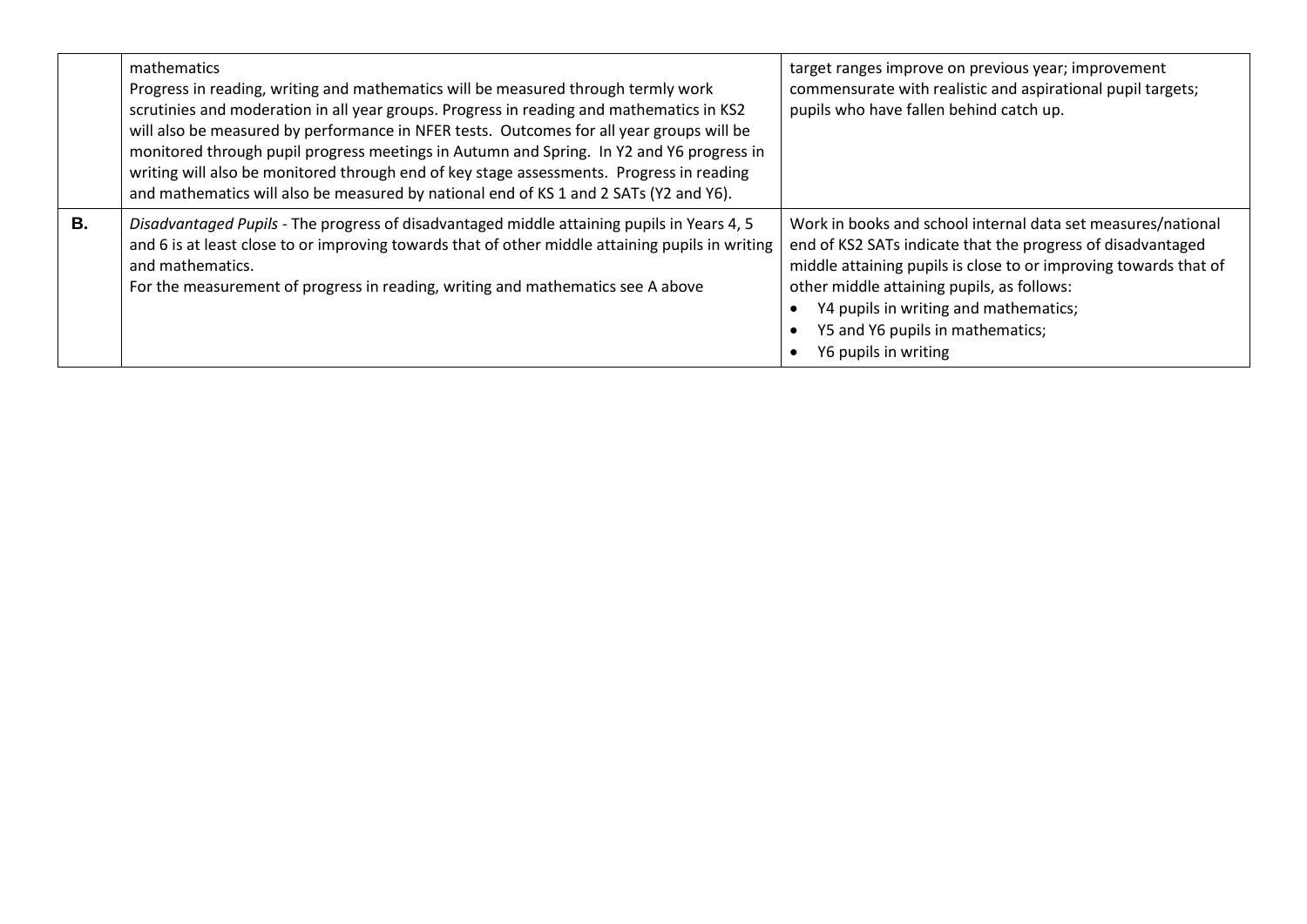| 5. Planned expenditure                                                                         |                                                                                                                                                                                                                                                                                                                                                                                                                                                               |                                                                                                                                                                                                                                                                                                                                                                                                                                                                                                                                                                                                                                                                                                                                                                                                                                                                                                                                                                                                                                                                                                                    |                                                                                                                                                                                                                                                                                                                                                                                                                                                                                                                                          |                   |                                                      |
|------------------------------------------------------------------------------------------------|---------------------------------------------------------------------------------------------------------------------------------------------------------------------------------------------------------------------------------------------------------------------------------------------------------------------------------------------------------------------------------------------------------------------------------------------------------------|--------------------------------------------------------------------------------------------------------------------------------------------------------------------------------------------------------------------------------------------------------------------------------------------------------------------------------------------------------------------------------------------------------------------------------------------------------------------------------------------------------------------------------------------------------------------------------------------------------------------------------------------------------------------------------------------------------------------------------------------------------------------------------------------------------------------------------------------------------------------------------------------------------------------------------------------------------------------------------------------------------------------------------------------------------------------------------------------------------------------|------------------------------------------------------------------------------------------------------------------------------------------------------------------------------------------------------------------------------------------------------------------------------------------------------------------------------------------------------------------------------------------------------------------------------------------------------------------------------------------------------------------------------------------|-------------------|------------------------------------------------------|
| Academic year                                                                                  | 2018-19                                                                                                                                                                                                                                                                                                                                                                                                                                                       |                                                                                                                                                                                                                                                                                                                                                                                                                                                                                                                                                                                                                                                                                                                                                                                                                                                                                                                                                                                                                                                                                                                    |                                                                                                                                                                                                                                                                                                                                                                                                                                                                                                                                          |                   |                                                      |
|                                                                                                | support and support whole school strategies.                                                                                                                                                                                                                                                                                                                                                                                                                  | The three headings below enable schools to demonstrate how they are using the pupil premium to improve classroom pedagogy, provide targeted                                                                                                                                                                                                                                                                                                                                                                                                                                                                                                                                                                                                                                                                                                                                                                                                                                                                                                                                                                        |                                                                                                                                                                                                                                                                                                                                                                                                                                                                                                                                          |                   |                                                      |
| i. Quality of teaching for all                                                                 |                                                                                                                                                                                                                                                                                                                                                                                                                                                               |                                                                                                                                                                                                                                                                                                                                                                                                                                                                                                                                                                                                                                                                                                                                                                                                                                                                                                                                                                                                                                                                                                                    |                                                                                                                                                                                                                                                                                                                                                                                                                                                                                                                                          |                   |                                                      |
| <b>Desired outcome</b>                                                                         | Chosen action /<br>approach                                                                                                                                                                                                                                                                                                                                                                                                                                   | What is the evidence and rationale<br>for this choice?                                                                                                                                                                                                                                                                                                                                                                                                                                                                                                                                                                                                                                                                                                                                                                                                                                                                                                                                                                                                                                                             | How will you ensure it is<br>implemented well?                                                                                                                                                                                                                                                                                                                                                                                                                                                                                           | <b>Staff lead</b> | When will you<br>review<br>implementation?           |
| Achievement of the<br>'100% at ES/30% at<br>GDS' aim in reading,<br>writing and<br>mathematics | CLASSROOM<br>PEDAGOGIES/WHOLE<br><b>SCHOOL STRATEGIES:</b><br>All subjects:<br>Guided groups; fix-it;<br>co-operative learning;<br>philosophy with<br>children; impact lines.<br>Reading & Writing:<br>Reading to writing<br>journey; no nonsense<br>grammar/spelling<br>Writing:<br>Cross curricular writing;<br>'have a go' sheets<br>Mathematics:<br>Problem solving &<br>reasoning.<br>SCHOOL IMPROVEMENT<br><b>PRIORITIES:</b><br>Curriculum enrichment; | CLASSROOM PEDAGOGIES/WHOLE<br><b>SCHOOL STRATEGIES:</b><br>The chosen actions and approaches<br>promote inclusion, which is appropriate<br>for current disadvantaged pupils,<br>especially given their profile (low<br>attainers; pupils on SEN/D Register for a<br>range of conditions including Autistic<br>Spectrum Condition, ADHD and<br>Attachment Disorder; pupils with a<br>range of social, emotional and<br>behavioural issues). They also focus on<br>collaborative working and<br>metacognition, which also helps to<br>meet the needs of high attaining pupils,<br>whose knowledge, skills and<br>understanding are reinforced by<br>teaching and guiding lower attaining<br>peers. Fix-it is more effective than<br>traditional marking, providing all pupils<br>with guidance on next steps. The<br>reading to writing journey, no nonsense<br>grammar/spelling, cross curricular<br>writing, have a go sheets and problem<br>solving & reasoning all require pupils to<br>apply their skills in different contexts,<br>which promotes mastery and enables<br>disadvantaged pupils to make progress | Half termly classroom<br>observations/work scrutinies;<br>Classroom observation feedback;<br>Termly work scrutiny (English,<br>Mathematics, Science, RE &<br>Topic);<br>Termly moderation(Writing,<br>Mathematics, Science);<br>School's pupil progress tracking<br>and data analysis system, which<br>references Age Related<br><b>Expectation descriptors;</b><br><b>Pupil Progress Meetings;</b><br>Coaching and mentoring (as<br>organised by SLT post lesson<br>observation/work<br>scrutiny/moderation/Pupil<br>Progress Meetings) | Mr M<br>McQueen   | December 2018<br><b>March 2019</b><br>September 2019 |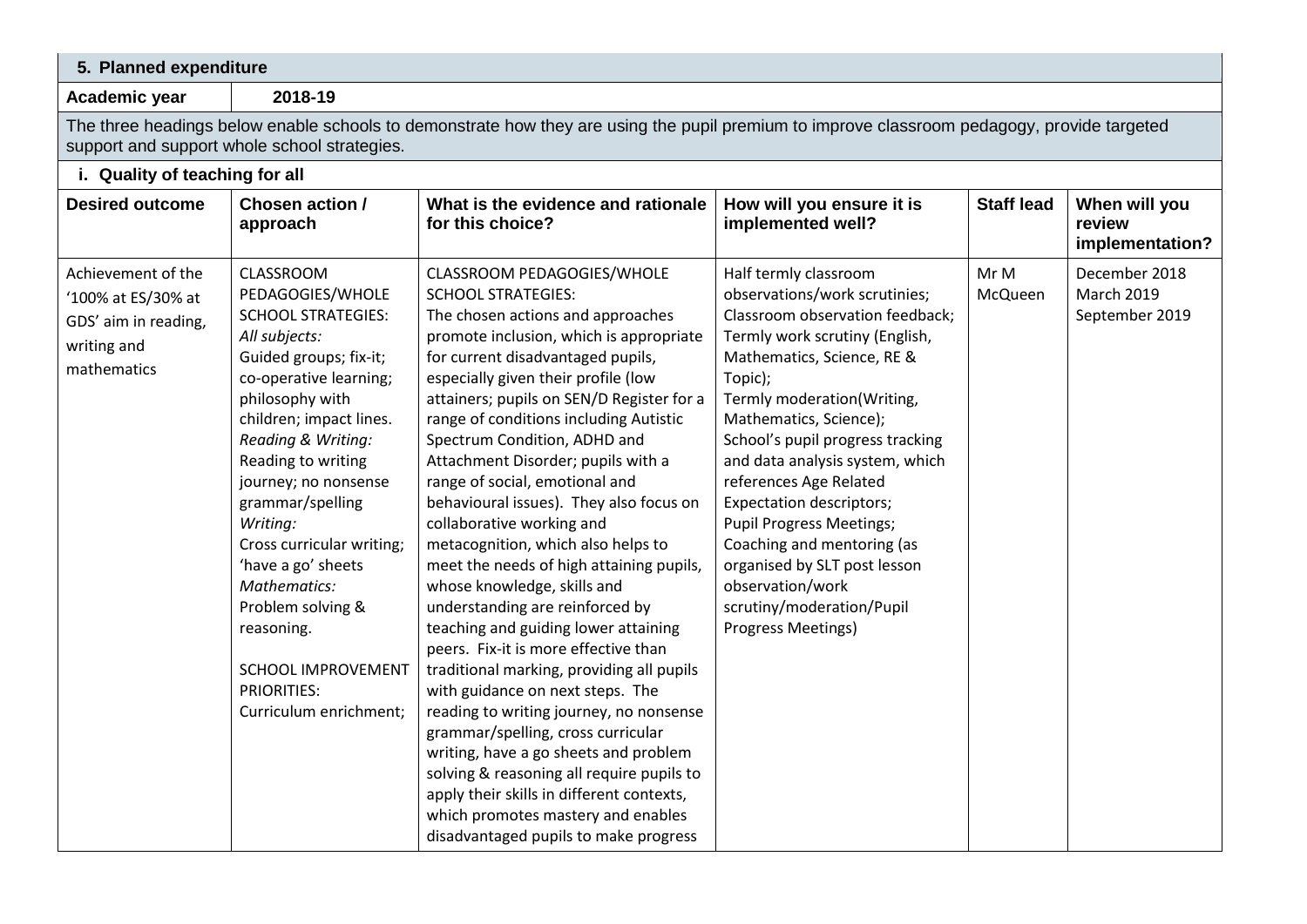| <b>Desired outcome</b> | <b>Chosen</b><br>action/approach | What is the evidence and rationale<br>for this choice?                          | How will you ensure it is<br>implemented well? | <b>Staff lead</b>          | When will you<br>review<br>implementation? |
|------------------------|----------------------------------|---------------------------------------------------------------------------------|------------------------------------------------|----------------------------|--------------------------------------------|
| ii. Targeted support   |                                  |                                                                                 |                                                |                            |                                            |
|                        |                                  |                                                                                 |                                                | <b>Total budgeted cost</b> |                                            |
|                        |                                  | in life, particularly pertinent to<br>disadvantaged pupils.                     | provision                                      |                            |                                            |
|                        |                                  | we best promote social mobility and<br>make sure every child has the best start | Review of school curriculum                    |                            |                                            |
|                        |                                  | The school improvement priority of<br>curriculum enrichment addresses how       | Curriculum Design INSET Day<br>(19.10.18)      |                            |                                            |
|                        |                                  | at least as well as their peers.                                                |                                                |                            |                                            |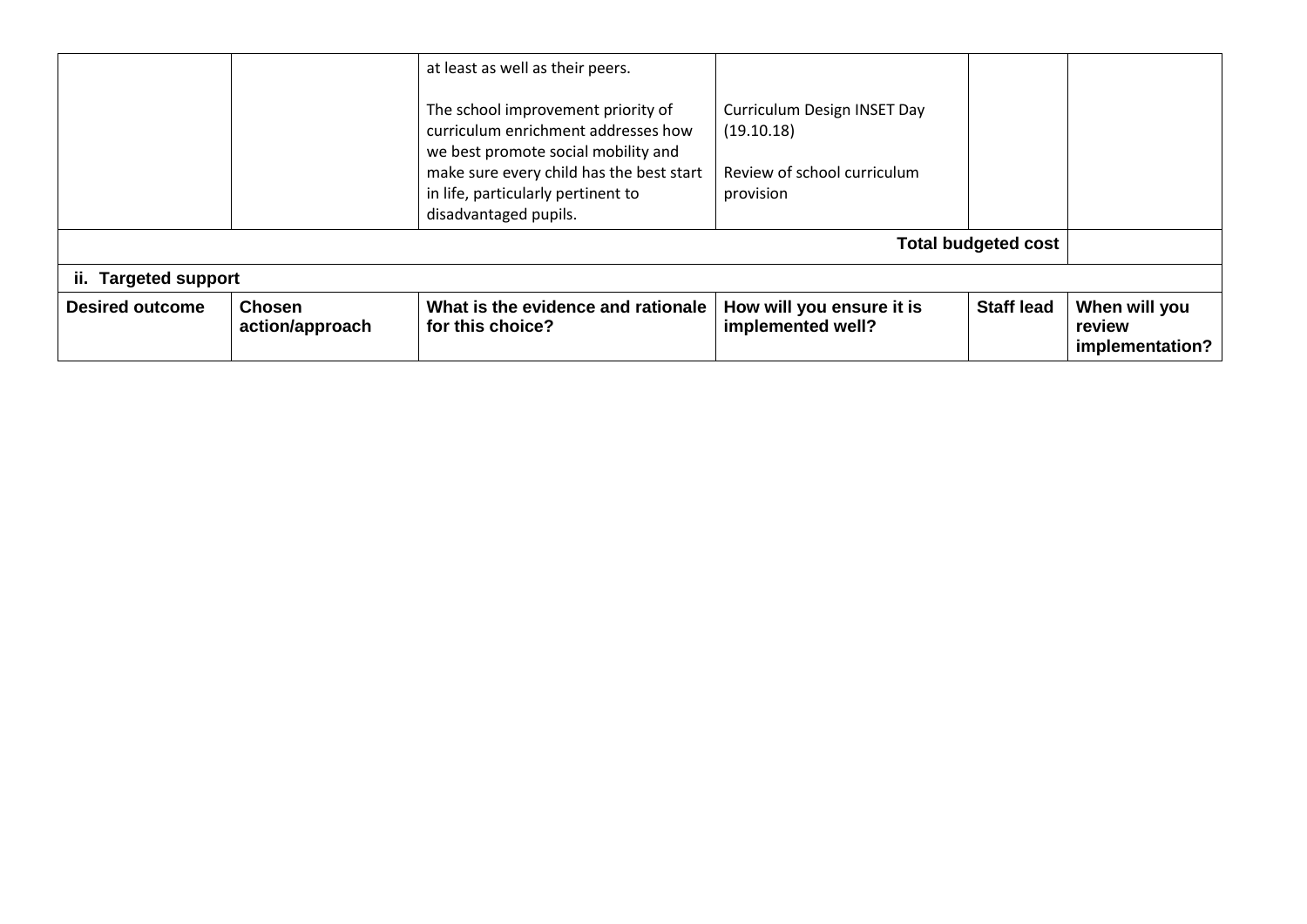| The progress of<br>disadvantaged middle<br>attaining pupils in<br>Years 4, 5 and 6 is at<br>least close to or<br>improving towards<br>that of other middle<br>attaining pupils in<br>writing and<br>mathematics. | $\bullet$<br>$\bullet$<br>$\bullet$<br>$\bullet$ | Middle attaining Y4<br>pupils in writing -<br>wider opportunities<br>for extended writing<br>Middle attaining Y4<br>& 6 pupils in<br>mathematics -<br>opportunities to re-<br>visit learning from<br>lesson to<br>consolidate<br>understanding<br>through additional<br>guided group<br>and/or additional<br>'fix-it' time<br>Middle attaining Y5<br>pupils in<br>mathematics - re-<br>visits, overlearning,<br>catch up of missed<br>input and<br>homework club<br>Middle attaining Y6<br>pupils in writing -<br>handwriting and<br>spelling<br>interventions, catch<br>up of read to write<br>journey and support<br>for planning and<br>editing of writing | The targeted support is bespoke to<br>disadvantaged pupils, chosen as a result<br>of rigorous formative and summative<br>assessment. | $\bullet$<br>$\bullet$<br>$\bullet$<br>$\bullet$<br>$\bullet$<br>$\bullet$ | Half termly classroom<br>observations/work scrutinies;<br>Classroom observation<br>feedback;<br>Termly work scrutiny (English,<br>Mathematics, Science, RE &<br>Topic);<br>Termly moderation(Writing,<br>Mathematics, Science);<br>School's pupil progress<br>tracking and data analysis<br>system, which references Age<br><b>Related Expectation</b><br>descriptors;<br><b>Pupil Progress Meetings;</b><br>Coaching and mentoring (as<br>organised by SLT post lesson<br>observation/work<br>scrutiny/moderation/Pupil<br>Progress Meetings) | Mr M<br>McQueen | $\bullet$<br>$\bullet$<br>$\bullet$ | December<br>2018<br>March 2019<br>September<br>2019 |
|------------------------------------------------------------------------------------------------------------------------------------------------------------------------------------------------------------------|--------------------------------------------------|---------------------------------------------------------------------------------------------------------------------------------------------------------------------------------------------------------------------------------------------------------------------------------------------------------------------------------------------------------------------------------------------------------------------------------------------------------------------------------------------------------------------------------------------------------------------------------------------------------------------------------------------------------------|--------------------------------------------------------------------------------------------------------------------------------------|----------------------------------------------------------------------------|------------------------------------------------------------------------------------------------------------------------------------------------------------------------------------------------------------------------------------------------------------------------------------------------------------------------------------------------------------------------------------------------------------------------------------------------------------------------------------------------------------------------------------------------|-----------------|-------------------------------------|-----------------------------------------------------|
|------------------------------------------------------------------------------------------------------------------------------------------------------------------------------------------------------------------|--------------------------------------------------|---------------------------------------------------------------------------------------------------------------------------------------------------------------------------------------------------------------------------------------------------------------------------------------------------------------------------------------------------------------------------------------------------------------------------------------------------------------------------------------------------------------------------------------------------------------------------------------------------------------------------------------------------------------|--------------------------------------------------------------------------------------------------------------------------------------|----------------------------------------------------------------------------|------------------------------------------------------------------------------------------------------------------------------------------------------------------------------------------------------------------------------------------------------------------------------------------------------------------------------------------------------------------------------------------------------------------------------------------------------------------------------------------------------------------------------------------------|-----------------|-------------------------------------|-----------------------------------------------------|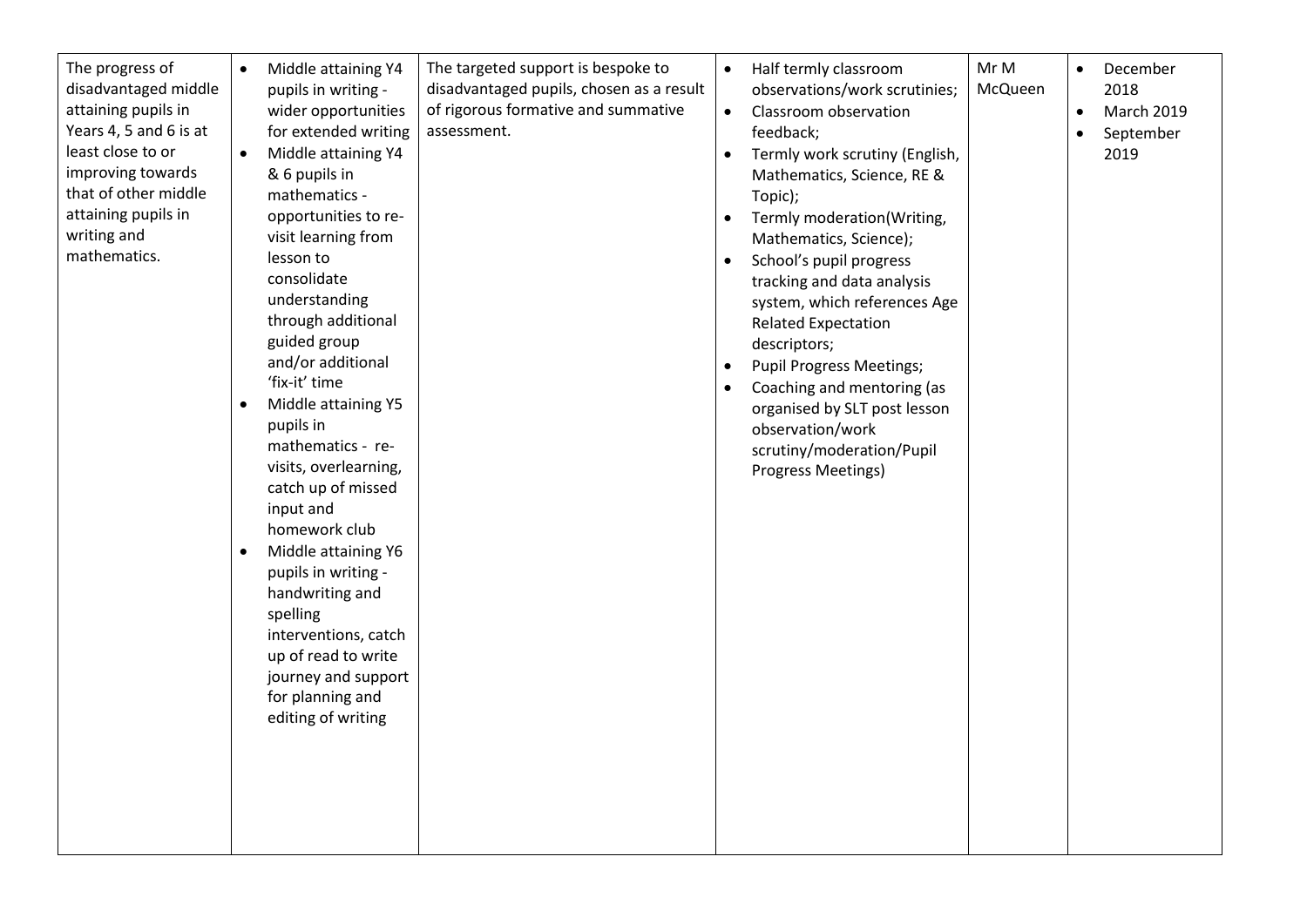|                                                                                                                | iii. Other approaches                                                                                  |                                                                                                                                                                                                                                                                     |                                                                                                                                                                                                   |                            |                                            |  |
|----------------------------------------------------------------------------------------------------------------|--------------------------------------------------------------------------------------------------------|---------------------------------------------------------------------------------------------------------------------------------------------------------------------------------------------------------------------------------------------------------------------|---------------------------------------------------------------------------------------------------------------------------------------------------------------------------------------------------|----------------------------|--------------------------------------------|--|
| <b>Desired outcome</b>                                                                                         | <b>Chosen</b><br>action/approach                                                                       | What is the evidence and rationale<br>for this choice?                                                                                                                                                                                                              | How will you ensure it is<br>implemented well?                                                                                                                                                    | <b>Staff lead</b>          | When will you<br>review<br>implementation? |  |
| Nurturing principles<br>underpin all interactions<br>with pupils, especially<br>start of day routines          | Implement the 3 key<br>changes of the attachment<br>theory based approach to<br>whole school behaviour | Developing an attachment theory based<br>approach to whole school behaviour is<br>relevant for those disadvantaged pupils<br>for whom support systems at home,<br>both academic and nurturing, present<br>barriers for future attainment.                           | Classroom monitoring visits will<br>always have nurture as a focus,<br>alongside subject based observations<br>Dedicated directed time set aside for<br>evaluations of impact of 3 key<br>changes | Mrs T<br>Lysaght           |                                            |  |
| All stakeholders aware of<br>the importance and<br>impact of nurturing<br>practice upon outcomes<br>for pupils | Develop the Kindness<br>Curriculum, eg.<br>Language of listening<br>PawsB<br>Mindful Me<br>Programme   | In behaviour management getting the culture<br>right is pivotal. With the right culture the<br>strategies that are used become less<br>important. The culture is set by the way that<br>the adults behave. It requires visible<br>consistency and visible kindness. | INSET Day 4.9.18 to establish the<br>climate for attachment theory based<br>approach to whole school behaviour<br>Regular CPD in directed time to<br>address elements of Kindness<br>Curriculum   | Mrs T<br>Lysaght           |                                            |  |
|                                                                                                                |                                                                                                        |                                                                                                                                                                                                                                                                     | <b>Estimated staffing costs</b><br><b>Estimated resources costs</b>                                                                                                                               | <b>Total budgeted cost</b> | £65,000<br>£6,470<br>£71,470               |  |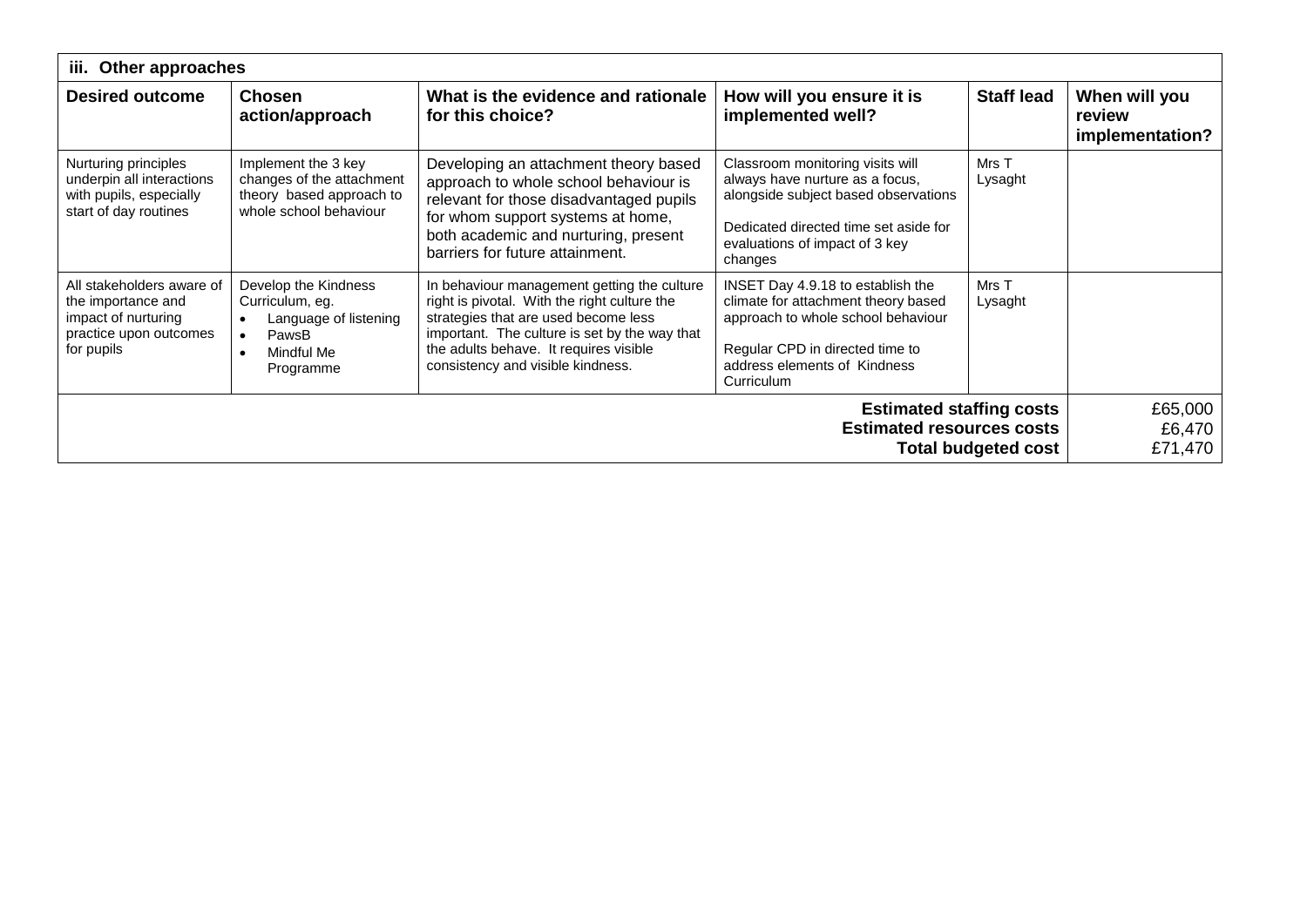| 6. Review of expenditure                                                                                                                                                          |                                                                                                                                                                                                                                                                                                                                                                              |                                                                                                                                                                                                                                                                                                                                                                                                                                                                                                                                                                                                                                                                                                                                                                                                                                                                                                                                                                                                                                                                                                                                                                                                                                                                                                                                                                                                                                                                                                                                                                                                                                                                                                                                                                                                                                                                                                                                                          |             |
|-----------------------------------------------------------------------------------------------------------------------------------------------------------------------------------|------------------------------------------------------------------------------------------------------------------------------------------------------------------------------------------------------------------------------------------------------------------------------------------------------------------------------------------------------------------------------|----------------------------------------------------------------------------------------------------------------------------------------------------------------------------------------------------------------------------------------------------------------------------------------------------------------------------------------------------------------------------------------------------------------------------------------------------------------------------------------------------------------------------------------------------------------------------------------------------------------------------------------------------------------------------------------------------------------------------------------------------------------------------------------------------------------------------------------------------------------------------------------------------------------------------------------------------------------------------------------------------------------------------------------------------------------------------------------------------------------------------------------------------------------------------------------------------------------------------------------------------------------------------------------------------------------------------------------------------------------------------------------------------------------------------------------------------------------------------------------------------------------------------------------------------------------------------------------------------------------------------------------------------------------------------------------------------------------------------------------------------------------------------------------------------------------------------------------------------------------------------------------------------------------------------------------------------------|-------------|
| <b>Previous Academic Year</b>                                                                                                                                                     |                                                                                                                                                                                                                                                                                                                                                                              |                                                                                                                                                                                                                                                                                                                                                                                                                                                                                                                                                                                                                                                                                                                                                                                                                                                                                                                                                                                                                                                                                                                                                                                                                                                                                                                                                                                                                                                                                                                                                                                                                                                                                                                                                                                                                                                                                                                                                          |             |
| i. Quality of teaching for all                                                                                                                                                    |                                                                                                                                                                                                                                                                                                                                                                              |                                                                                                                                                                                                                                                                                                                                                                                                                                                                                                                                                                                                                                                                                                                                                                                                                                                                                                                                                                                                                                                                                                                                                                                                                                                                                                                                                                                                                                                                                                                                                                                                                                                                                                                                                                                                                                                                                                                                                          |             |
| <b>Desired outcome</b>                                                                                                                                                            | <b>Chosen</b><br>action/approach                                                                                                                                                                                                                                                                                                                                             | <b>Lessons learned</b><br><b>Estimated impact:</b> Did you meet the<br>success criteria? Include impact on<br>(and whether you will continue with this approach)<br>pupils not eligible for PP, if appropriate.                                                                                                                                                                                                                                                                                                                                                                                                                                                                                                                                                                                                                                                                                                                                                                                                                                                                                                                                                                                                                                                                                                                                                                                                                                                                                                                                                                                                                                                                                                                                                                                                                                                                                                                                          | <b>Cost</b> |
| Raise standards in<br>reading by<br>improving pupils'<br>pace with<br>understanding (Y1<br>$-6)$<br>Raise standards in<br>writing by<br>widening pupils'<br>vocabulary (Y1-<br>6) | Reading<br>Pace with<br>understanding<br>strategies taught<br>through a balance<br>of shared and<br>guided reading,<br>alongside<br>independent<br>learning.<br>Writing<br>'Reading to<br>Writing Journey'<br>taught through<br>three phases:<br>Phase 1 (Read as a<br>Writer);<br>Phase 2 (Gathering<br>information);<br>Phase 3 (Extended<br>Writing $\times$ 2<br>pieces) | Reading strategies including modelling of reading with pace,<br>Reading (2018 National Scores for Y2 & Y6 in<br>'Retrieval, Inference, Author's Choice' (RIC), pre-reading,<br>brackets)<br>punctuation & vocabulary spotting and making links with No<br>ES+<br>GDS<br>Nonsense Grammar have been effective, as shown by data<br>81% (76%)<br>31% (25%)<br>at both ES+ and GDS (with the exception of Y6 at GDS).<br>Y1<br>$\ensuremath{\mathsf{Y2}}$<br>86% (76%)<br>30% (25%)<br>Writing strategies throughout the Reading to Writing Journey,<br>Y3<br>83% (75%)<br>28% (28%)<br>including constant teacher modelling of language, building up<br>$\ensuremath{\mathsf{Y4}}$<br>40% (28%)<br>93% (75%)<br>working wall/synonym ladder and constantly making links<br>Y5<br>90% (75%)<br>32% (28%)<br>from reading to writing have been effective at getting pupils<br>Y6<br>88% (75%)<br>20% (28%)<br>to ES+ and less so to GDS, especially further up the age<br>range.<br>Writing (2018 National Scores for Y2 & Y6 in<br>In order to address this and to achieve more impact at GDS<br>brackets)<br>in both reading and writing, the performance of higher<br>$ES+$<br>GDS<br>attaining pupils and upper middle attaining pupils will be a<br>school improvement priority for 2018-19. Pupils will be<br>72% (70%)<br>17% (16%)<br>Y1<br>surveyed for their talents and interests and they will be<br>Y2<br>83% (70%)<br>20% (16%)<br>provided with opportunities to analyse, evaluate and create<br>Y3<br>74% (78%)<br>26% (20%)<br>through:<br>Υ4<br>75% (78%)<br>13% (20%)<br>Asking challenging questions<br>$\bullet$<br>Y5<br>73% (78%)<br>3% (20%)<br>Opportunities for individual enquiries<br><b>Y6</b><br>5% (20%)<br>83% (78%)<br>Personal research projects<br>Preparing presentations<br>Creativity in the classroom<br>Open ended activities<br>Computing<br>School will also recruit the support of outside experts and<br>parents |             |
| ii. Targeted support                                                                                                                                                              |                                                                                                                                                                                                                                                                                                                                                                              |                                                                                                                                                                                                                                                                                                                                                                                                                                                                                                                                                                                                                                                                                                                                                                                                                                                                                                                                                                                                                                                                                                                                                                                                                                                                                                                                                                                                                                                                                                                                                                                                                                                                                                                                                                                                                                                                                                                                                          |             |
| <b>Desired outcome</b>                                                                                                                                                            | <b>Chosen</b><br>action/approach                                                                                                                                                                                                                                                                                                                                             | <b>Lessons learned</b><br><b>Estimated impact:</b> Did you meet the success<br>criteria? Include impact on pupils not eligible for PP, if<br>(and whether you will continue with                                                                                                                                                                                                                                                                                                                                                                                                                                                                                                                                                                                                                                                                                                                                                                                                                                                                                                                                                                                                                                                                                                                                                                                                                                                                                                                                                                                                                                                                                                                                                                                                                                                                                                                                                                         | <b>Cost</b> |

 $\frac{1}{2}$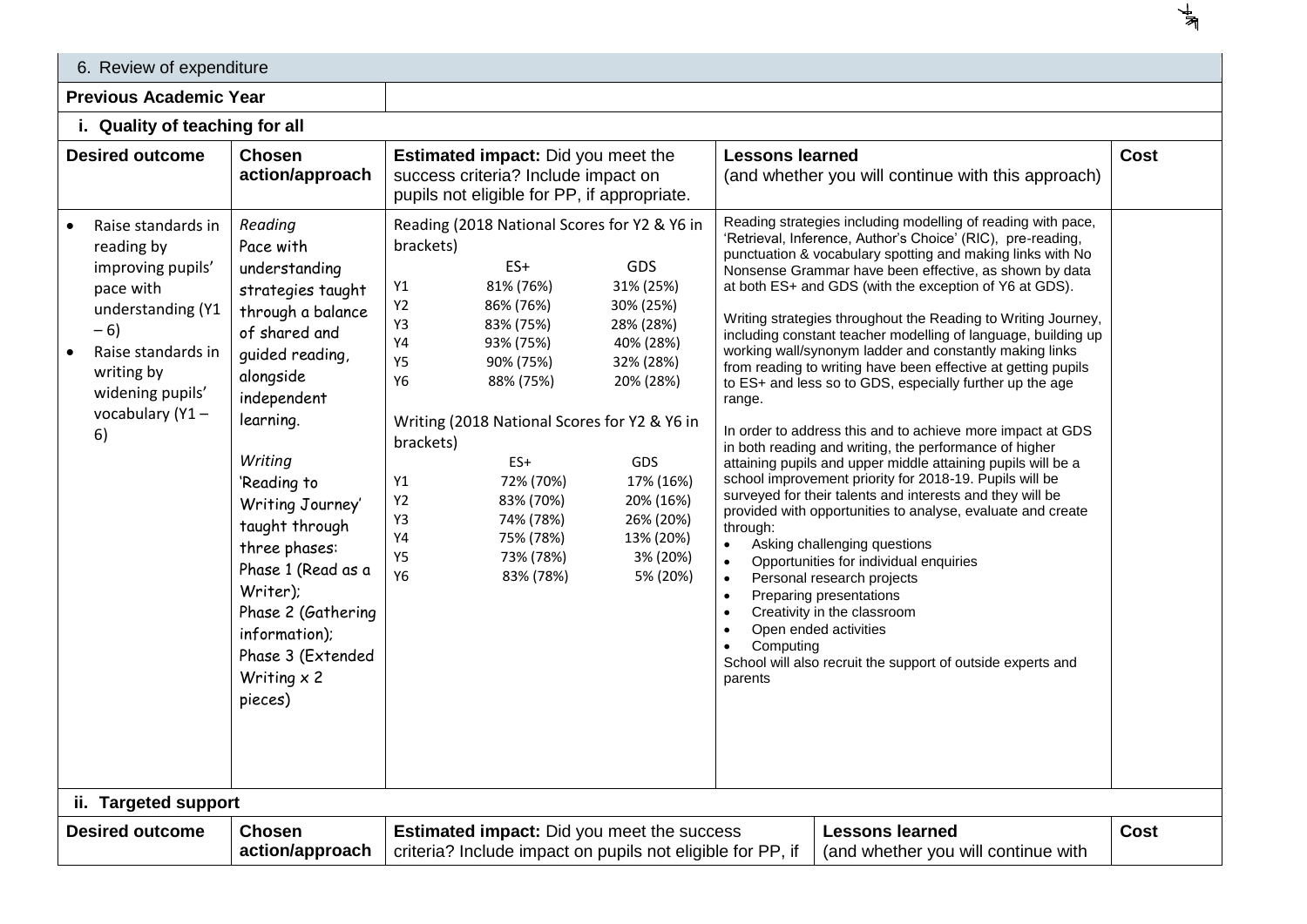|  | appropriate. | approach)<br>this |  |
|--|--------------|-------------------|--|
|  |              |                   |  |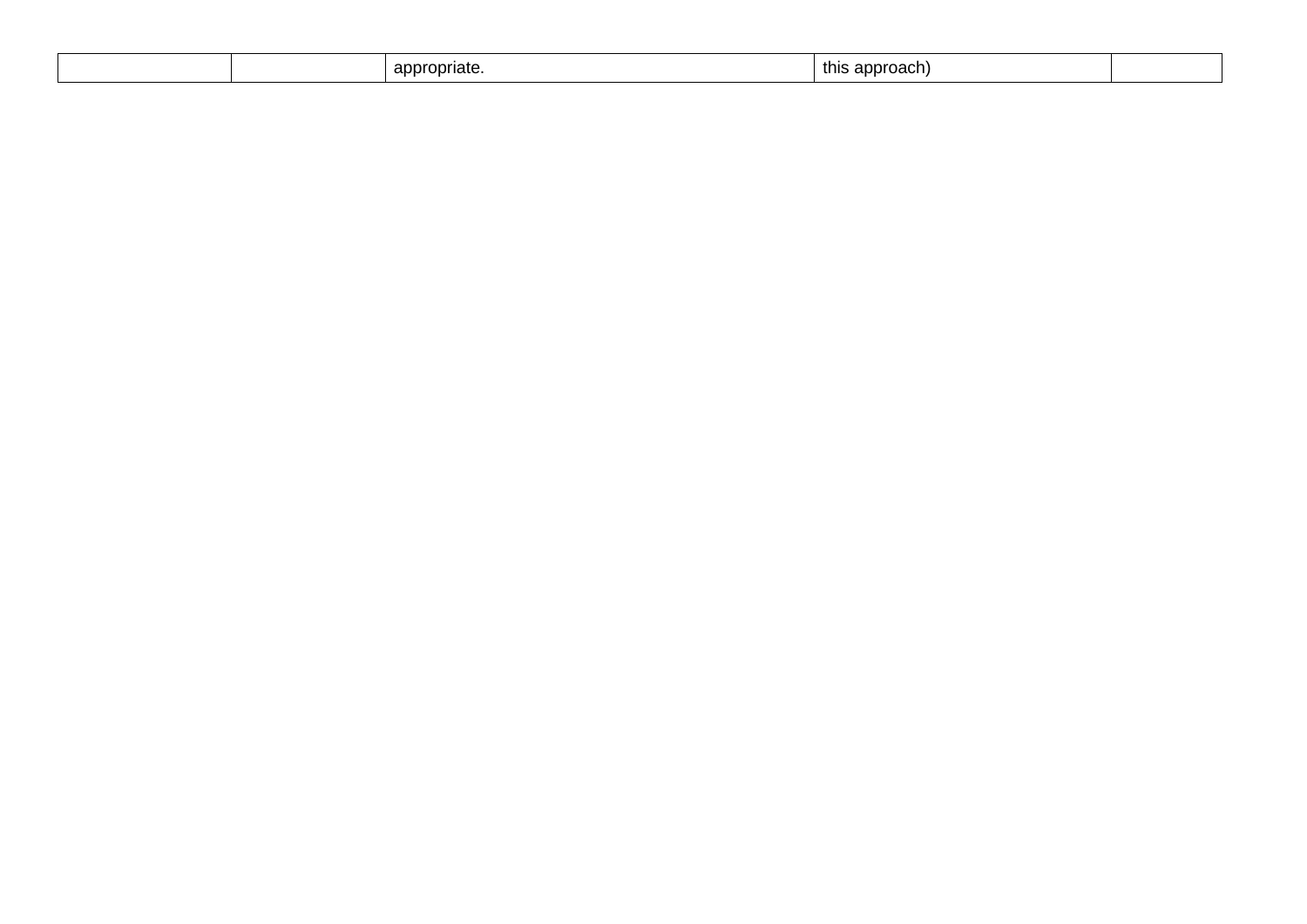The progress of disadvantaged pupils  $(Y1 - 6)$  is at least close to or improving towards that of other pupils with the same starting points (reading, writing and mathematics)

its

• additional guided groups additional fix-**+ More than Expected Progress 0 Expected Progress** - **Less than Expected Progress Y3 Disadvantaged Reading Writing Mathematics** Pupils | No | Progress | no | Progress | no | Progress All 6 +0.1 6 -0.7 6 -0.6 High 1 0 0 0 - 0 -Middle 5 <del>-0.1 6 -0.7 6 -0.6</del> Low 0 - 0 - 0 - **Non-Disadvantaged Reading Writing Mathematics** Pupils No Progress no Progress no Progress<br>All 52 -0.2 52 0 52 -0.2 All 52 <mark>-0.2 52 0 52 -0.2</mark> High 17 -0.6 10 -0.5 18 -0.6 Middle 29 <mark>-0.2 38 -0.1 30 -0.3</mark> Low 6 <mark>0 0</mark> 4 +0.2 4 <mark>-0.3</mark> **Y4 Disadvantaged Reading Writing Mathematics** Pupils No Progress no Progress no Progress All | 7 | +0.8 | 7 | 0 | 7 | +0.8 High 0 | - 0 | - 0 | -Middle | 4 | +0.7 | 3 <mark>| 0 |</mark> 3 | +0.2 Low 3 +0.8 4 +0.5 4 +0.8 **Non-Disadvantaged Reading Writing Mathematics** Pupils No Progress no Progress no Progress All 53 +0.9 53 +0.7 53 +0.4 High | 7 | 0 | 2 | 0 | 7 | 0 Middle 32 +0.8 31 +0.2 29 +0.9 Low 12 +1.5 18 +0.8 15 +0.8 **Y5 Disadvantaged Reading Writing Mathematics** Pupils | No | Progress | no | Progress | no | Progress All | 7 | +0.8 | 7 | +0.7 | 7 | +0.2 High 2 +0.7 2 +0.3 2 +0.7 Middle 4 +1.0 4 +0.1 4 +0.1 Low | 1 | 0 | 1 | +1.0 | 1 | +1.0 **Non-Disadvantaged Reading Writing Mathematics** Pupils No Progress no Progress no Progress All 54 +0.4 54 +0.8 54 +0.9 High 22 +0.2 22 +0.7 22 +0.9

> Middle 29 +0.9 29 +0.9 29 +1.0 Low | 3 |  $+0.4$  | 3 |  $+0.4$  | 3 |  $+0.8$

At the end of academic year 2017-18 the progress of disadvantaged pupils (Y1-5) was close to or improving towards that of other pupils with the same starting points. There were some exceptions in Key Stage 2:

- middle attaining Y3 pupils in writing and mathematics;
- middle attaining Y4 and Y5 pupils in mathematics;
- middle attaining Y5 pupils in writing.

Progress for Y6 disadvantaged pupils in 206-17 was very good. It was not as good in 2017-18, with a different profile of learners. When compared to 2015/16 results, however, there was a narrowing of the gap between disadvantaged pupils and their peers, with the exception of middleattainers in mathematics and highattainers in writing. There were contributory contextual factors, including persistent absence, pupil wellbeing and family upheaval. Additional guided groups and additional fix-it will continue to be used in 2018-19.